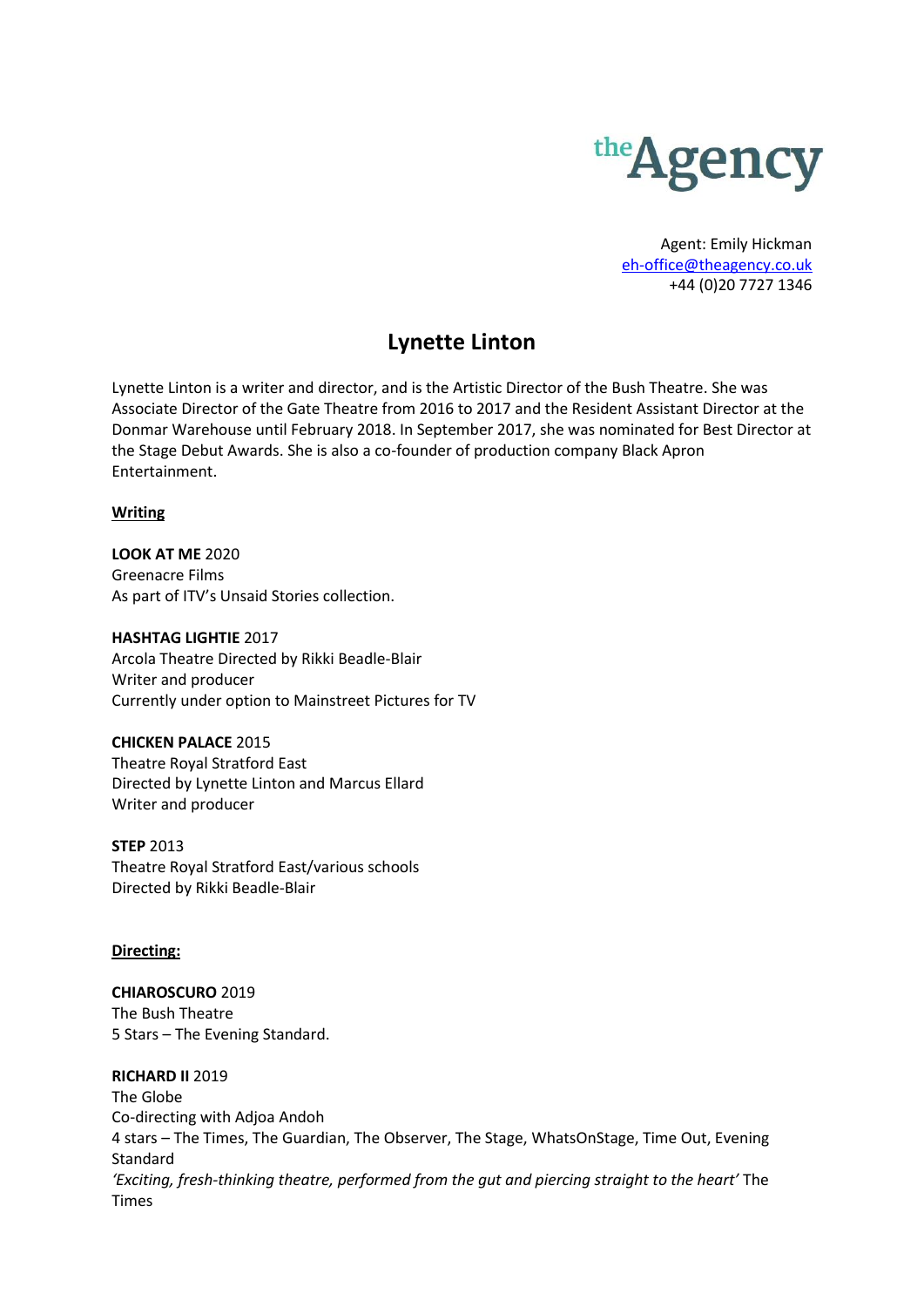#### **SWEAT** 2018

Donmar Warehouse Written by Lynn Nottage 5 stars – Observer, The Guardian, Financial Times, Daily Telegraph, Evening Standard, Time Out *"Lynette Linton's superbly calibrated production excels from start to finish"* The Guardian *"directed by Linton with control and sensitivity"* The Stage

**FUNCTION** 2018 National Youth Theatre Written by Sophie Ellerby **THIS IS** 2018 Arts Ed Written by Roy Williams

**ASSATA TAUGHT ME** 2017 Gate Theatre Written by Kalungi Ssbandeke

**INDENTURE** 2016 The Dark Horse festival Written by Ash Sohole

**THE RALLY** 2016 Theatre Royal Stratford East Rehearsed reading Written by Nieve Harty

**AND WHERE THERE ONCE WERE TWO** 2016 Arcola Theatre Written by Alexis Gregory

**ASSATA: SHE WHO STRUGGLES** 2015 Young Vic Written by Kalungi Ssbandeke

**CHICKEN PALACE** 2015 Theatre Royal Stratford East

**NAKED** 2015 The Vault Festival Written by Jessica Burgess

**THIS WIDE NIGHT** 2014 Albany Theatre/ Stonecrabs Written by Chloe Moss

**Assistant/Associate Director credits:**